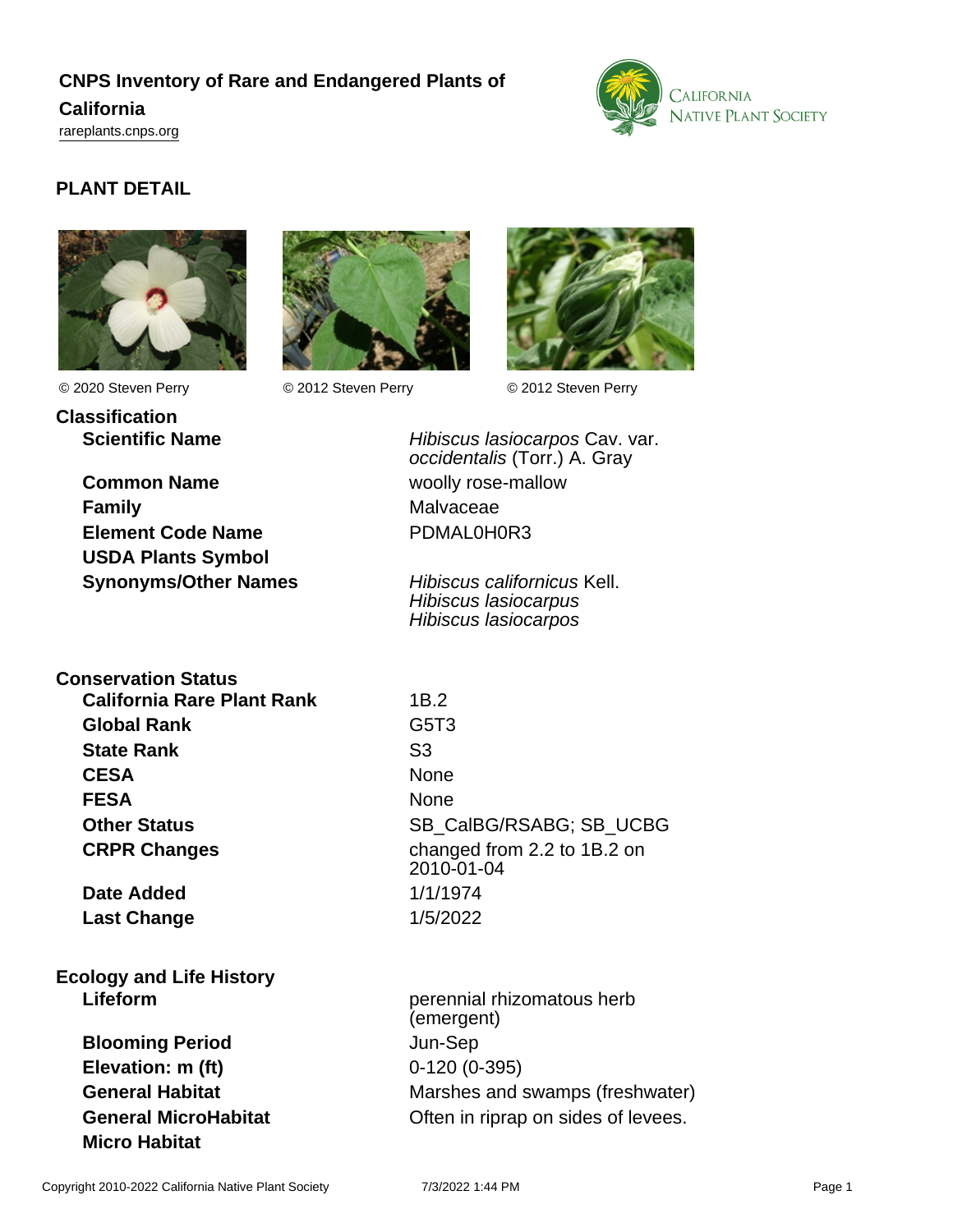# **Element Occurrence Data from California Natural Diversity Database**

| <b>Total Element Occurrences</b> | 173 |
|----------------------------------|-----|
| Element Occurrence Ranks         |     |
| Excellent (A)                    | 0   |
| Good (B)                         | 78  |
| Fair (C)                         | 38  |
| Poor (D)                         | 16  |
| None $(X)$                       | 1   |
| Unknown (U)                      | 40  |
| <b>Occurrence Status</b>         |     |
| Historical, > 20 years           | 79  |
| Recent, $<$ 20 years             | 94  |
| <b>Presence</b>                  |     |
| <b>Presumed Extant</b>           | 172 |
| <b>Possibly Extirpated</b>       | 0   |
| <b>Presumed Extirpated</b>       |     |
|                                  |     |

### **Location**

### **CA Endemic** Yes

### **Counties**

Butte (BUT), Colusa (COL), Contra Costa (CCA), Glenn (GLE), Sacramento (SAC), San Joaquin (SJQ), Solano (SOL), Sutter (SUT), Yolo (YOL)

### **States**

California (CA)

### **Quads**

Bouldin Island (3812115), Bruceville (3812134), Butte City (3912148), Clarksburg (3812145), Clifton Court Forebay (3712175), Courtland (3812135), Dozier (3812137), Florin (3812144), Gilsizer Slough (3912116), Grays Bend (3812166), Hamlin Canyon (3912166), Holt (3712184), Isleton (3812125), Jersey Island (3812116), Knights Landing (3812176), Liberty Island (3812136), Llano Seco (3912158), Logandale (3912242), Meridian (3912128), Nelson (3912157), Ord Ferry (3912168), Oroville (3912155), Paradise West (3912176), Pennington (3912137), Richardson Springs (3912177), Rio Vista (3812126), Sacramento West (3812155), Sanborn Slough (3912138), Shippee (3912156), Stockton West (3712183), Sutter Buttes (3912127), Sutter Causeway (3812186), Terminous (3812114), Thornton (3812124), Tisdale Weir (3912117), Verona (3812175), West of Biggs (3912147), Woodward Island (3712185)

#### **Notes**

Definitions of codes preceding a county and/or quad:

\* Presumed extirpated

(\*) Possibly extirpated

Species may be present in other areas where conditions are favorable. These data should NOT be substituted for pre-project review or for on-site surveys.